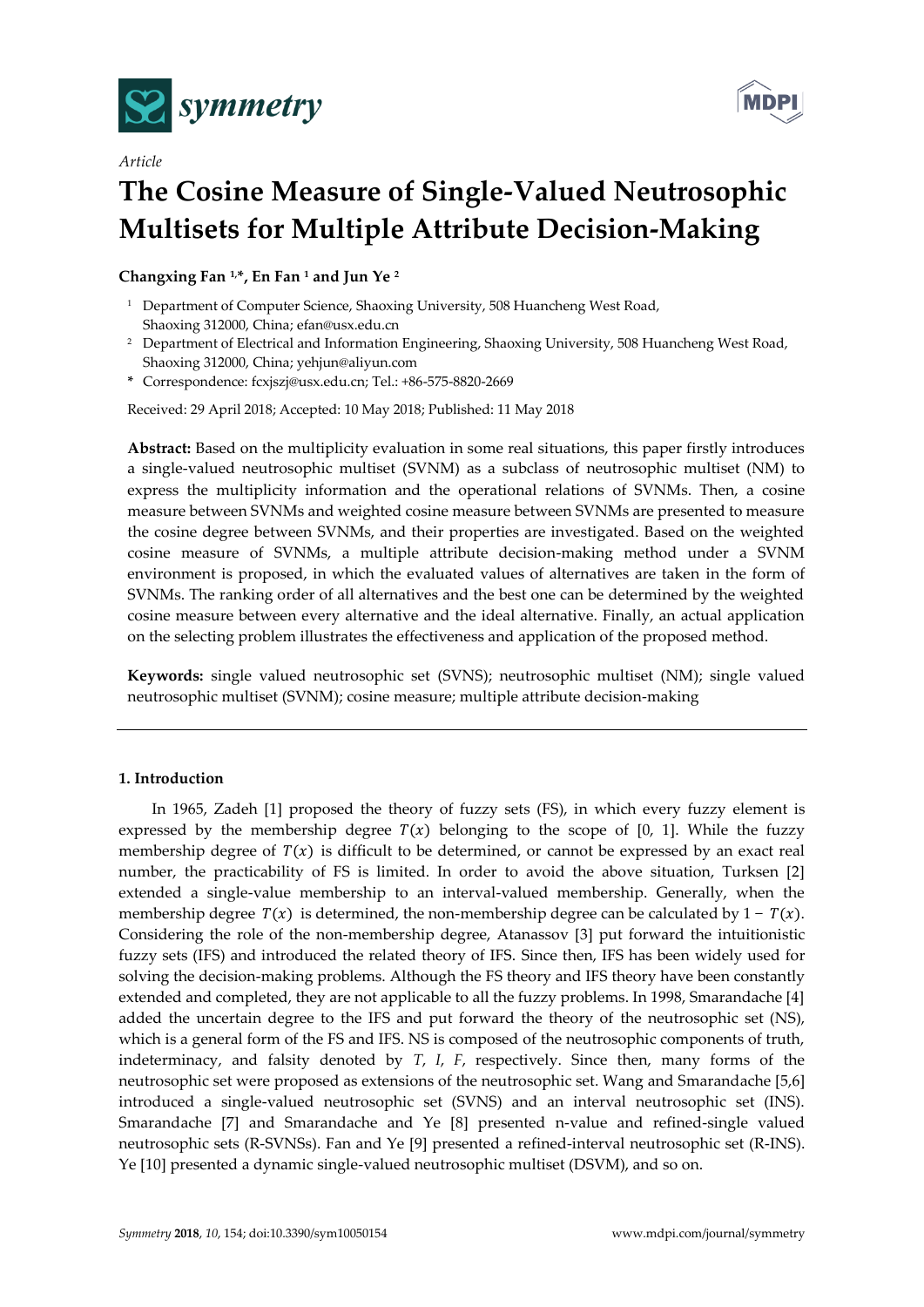Now, more researches have been done on the NS theory by experts and scholars. Ye [11,12] proposed the correlation coefficient and the weighted coefficient correlation of SVNS and proved that cosine similarity is a special case of the SVNS correlation coefficient. Broumi and Smarandache [13] proposed three vector similarity methods to simplify the similarity of SVNS, including Jaccard similarity, Dice similarity, and cosine similarity. Majumdar and Samanta [14] gave the similarity formula of SVNSs. Broumi and Smarandache [15] gave the correlation coefficient of INSs. Based on the Hamming and Euclidean distances, Ye [16] defined the similarity of INSs. For the operation rules of NSs, Smarandache, Ye, and Chi [4,16,17] gave different operation rules, respectively, where they all have certain rationality and applicability.

Recently, Smarandache [18] introduced the neutrosophic multiset and the neutrosophic multiset algebraic structures, in which one or more elements are repeated for some times, keeping the same or different neutrosophic components. Its concept is different from the concept of single-valued neutrosophic multiset in [10,19]. Until now, there are few studies and applications of neutrosophic multisets (NM) in science and engineering fields, so we introduce a single valued neutrosophic multiset (SVNM) as a subclass of the neutrosophic multiset (NM) to express the multiplicity information and propose a decision-making method based on the weighted cosine measures of SVNMs, and then provide a decision-making example to show its application under SVNM environments.

The remaining sections of this article are organized as follows. Section 2 describes some basic concepts of SVNS, NM, and the cosine measure of SVNSs. Section 3 presents a SVNM and its basic operational relations. Section 4 proposes a cosine measure between SVNMs and a weighted cosine measure between SVNMs and investigates their properties. Section 5 establishes a multiple attribute decision-making method using the weighted cosine measure of SVNMs under SVNM environment. Section 6 presents an actual example to demonstrate the application of the proposed methods under SVNM environment. Section 7 gives a conclusion and further research.

#### **2. Some Concepts of SVNS and NM**

**Definition 1 [5].** *Let X be a space of points (objects), with a generic element x in X. A SVNS R in X can be*   $c$ haracterized by a truth-membership function  $T_R(x)$  , an indeterminacy-membership function  $I_R(x)$  , and a falsity-membership function F<sub>R</sub>(x), where T<sub>R</sub>(x),I<sub>R</sub>(x),F<sub>R</sub>(x)  $\in$  [0,1] for each point x in X. Then, a SVNS R can be *expressed by the following form:*

$$
R = \{ \langle x, T_R(x), I_R(x), F_R(x) \rangle | x \in X \}.
$$

Thus, the SVNS R satisfies the condition  $0 \leq T_R(x) + I_R(x) + F_R(x) \leq 3$ . For two SVNSs *M* and *N*, the relations of them are defined as follows [5]:

- (1) *M* ⊆ *N* if and only if  $T_M(x) \leq T_N(x)$ ,  $I_M(x) \geq I_N(x)$ ,  $F_M(x) \geq F_N(x)$  for any *x* in *X*;
- (2)  $M = N$  if and only if  $M \subseteq N$  and  $N \subseteq M$ ;
- (3)  $M^c = \{ (x, F_M(x), 1 I_M(x), T_M(x)) | x \in X \}.$

For writing convenience, an element called single-valued neutrosophic number (SVNN) in the SVNS *R* can be denoted by  $R = \langle T_R(x), I_R(x), F_R(x) \rangle$  for any *x* in *X*. For two SVNNs *M* and *N*, the operational relations of them can be defined as follows [5]:

- (1)  $M \cup N = \frac{\text{max}(T_M(x), T_N(x))}{\text{min}(I_M(x), I_N(x))}$ ,  $\min(F_M(x), F_N(x)) > \text{for any } x \text{ in } X;$
- (2) *M* ∩ *N* = <min( $T_M(x), T_N(x)$ ), max( $I_M(x), I_N(x)$ ), max( $F_M(x), F_N(x)$ ) > for any *x* in *X*.

For two SVNNs *M* and *N*, the operational rules of them can be defined as follows [5]:

$$
M + N = \langle T_M(x) + T_N(x) - T_M(x)T_N(x), I_M(x)I_N(x), F_M(x)F_N(x) \rangle \text{ for any } x \text{ in } X; \tag{1}
$$

$$
M \times N = \langle T_M(x)T_N(x), I_M(x) + I_N(x) - I_M(x)I_N(x), F_M(x) + F_N(x) - F_M(x)F_N(x) \rangle
$$
  
> for any x in X; (2)

$$
\varphi M = \langle 1 - (1 - T_M(x))^{\varphi}, (I_M(x))^{\varphi}, (F_M(x))^{\varphi} \rangle
$$
 for  $\varphi > 0$  and any x in X; (3)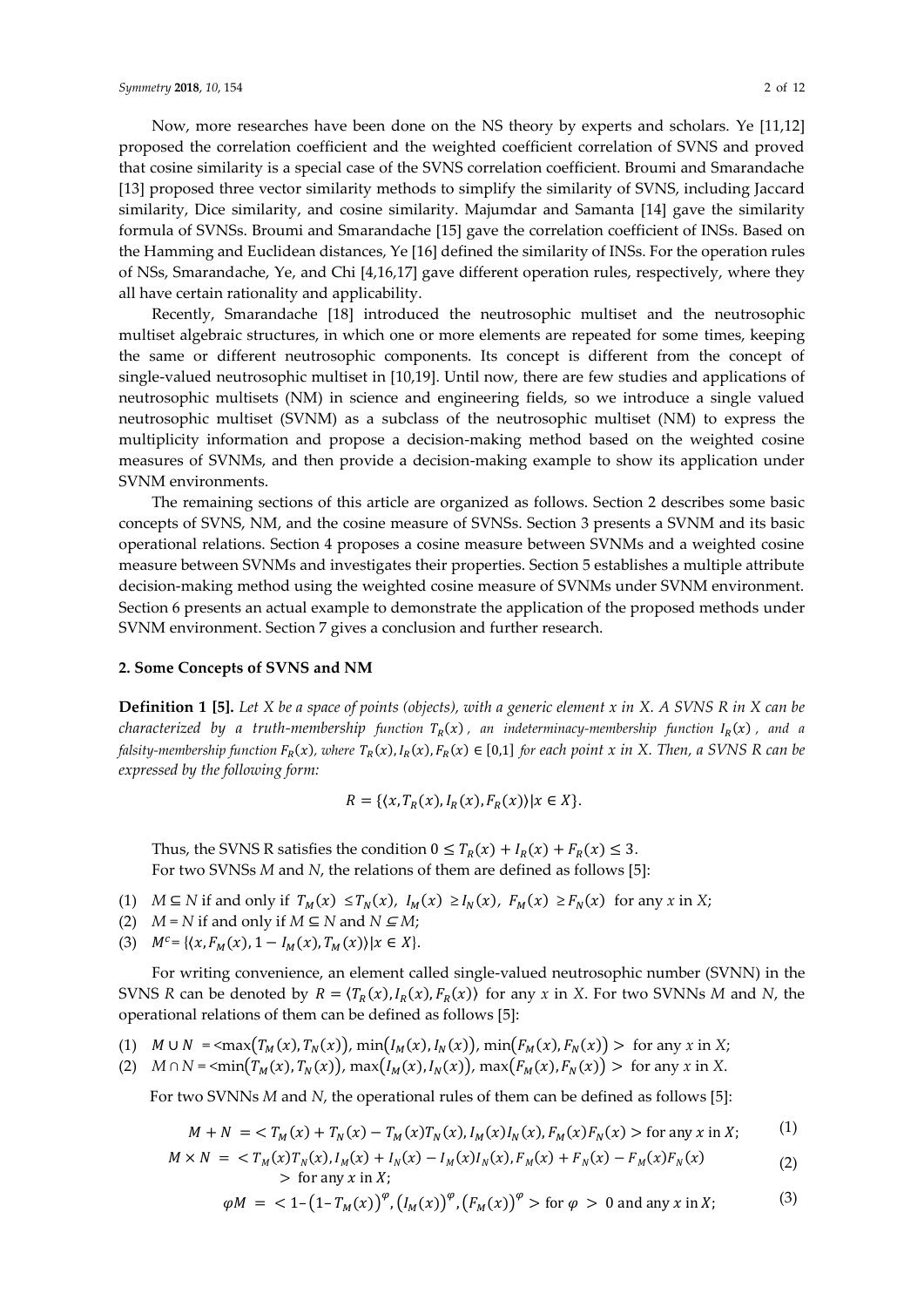$$
M^{\varphi} = \langle (T_M(x))^{\varphi}, (1 - I_M(x))^{\varphi}, (1 - F_M(x))^{\varphi} \rangle, \text{ for } \varphi > 0 \text{ and any } x \text{ in } X. \tag{4}
$$

**Definition 2 [20].** *Let*  $X = \{x_1, x_2, ..., x_n\}$  *be a space of points (objects), L and M be two SVNSs. The cosine measure between L and M is defined as follows:*

$$
\rho(L,M) = \frac{1}{n} \sum_{i=1}^{n} \cos\{\frac{\pi}{6} \left( |T_L(x_i) - T_M(x_i)| + |I_L(x_i) - I_M(x_i)| + |F_L(x_i) - F_M(x_i)| \right) \}.
$$
(5)

Obviously, the cosine measure between *L* and *M* satisfies the following properties [20]:

- $0 \leq \rho(L, M) \leq 1;$
- $\oslash$   $\rho(L, M) = 1$  if and only if  $L = M$ ;
- $\mathcal{O}$   $\rho(L, M) = \rho(M, L).$

**Definition 3 [18]**. *Let X be a space of points (objects), and a neutrosophic multiset is repeated by one or more elements with the same or different neutrosophic components*.

For example,  $M = \{(m_1, (0.7, 0.2, 0.1)), (m_2, (0.6, 0.4, 0.1)), (m_3, (0.8, 0.3, 0.2))\}$  is a neutrosophic set rather than a neutrosophic multiset; while *K*  $\{(k_1, (0.7, 0.2, 0.1)), (k_1, (0.7, 0.2, 0.1)), (k_1, (0.7, 0.2, 0.1)), (k_2, (0.6, 0.4, 0.1))\}$  is a neutrosophic multiset, where the element  $k_1$  is repeated. Then, we can say that the element  $k_1$  has neutrosophic multiplicity 3 with the same neutrosophic components.

Meanwhile, *L* = {(*l*<sub>1</sub>, (0.7,0.2,0.1)), (*l*<sub>1</sub>, (0.6,0.3,0.1)), (*l*<sub>1</sub>, (0.8,0.1,0.1)), (*l*<sub>2</sub>, (0.6,0.4,0.1))} is also a neutrosophic multiset since the element  $l_1$  is repeated, and then we can say that the element  $l_1$  has neutrosophic multiplicity 3 with different neutrosophic components.

If the element  $l_1$  is repeated times with the same neutrosophic comonents, we say  $l_1$  has multiplicity. If the element  $l_1$  is repeated times with different neutrosophic comonents, we say  $l_1$ has the neutrosophic multiplicity (nm). The nm function can be defined as follows:

 $nm: X \rightarrow N = \{1, 2, 3, ..., \infty\}$  for any  $r \in R$  $nm(r) = \{ (p_1, (T_1, I_1, F_1)), (p_2, (T_2, I_2, F_2)), ..., (p_i, (T_i, I_i, F_i)), ...\},$ 

which means that *r* is repeated by  $p_1$  times with the neutrosophic components  $\langle T_1, I_1, F_1 \rangle$ ; *r* is repeated by  $p_2$  times with the neutrosophic components  $\langle T_2, I_2, F_2 \rangle$ ; ...; *r* is repeated by  $p_i$  times with the neutrosophic components  $\langle T_i, I_i, F_i \rangle$ ; and so on.  $p_1, p_2, ..., p_i, ... \in N$ , and  $\langle T_j, I_j, F_j \rangle \neq$  $\langle T_k, I_k, F_k \rangle$ , for  $j \neq k$  and  $j, k \in N$ . Then a neutrosophic multiset *R* can be written as:

$$
(R, nm(r)) \text{ or } \{(r, nm(r), for r \in R)\}. \tag{6}
$$

Now, with respect to the previous neutrosophic multisets *K, L*, we compute the neutrosophic multiplicity function:

 $nm_K: K \to N;$  $nm_K(k_1) = \{(3, (0.7, 0.2, 0.1))\};$  $nm_K(k_2) = \{(1, \langle 0.6, 0.4, 0.1 \rangle)\};$  $nm_L: L \rightarrow N;$  $nm_L(l_1) = \{(1, (0.7, 0.2, 0.1)), (1, (0.6, 0.3, 0.1)), (1, (0.8, 0.1, 0.1))\};$  $nm_L(l_2) = \{(1, \langle 0.6, 0.4, 0.1 \rangle)\}.$ 

# **3. Single Valued Neutrosophic Multiset**

**Definition 4.** *Let X be a* space of points (objects) with a generic element x in X and N= {1, 2, 3, ..., ∞}. A *SVNM R in X can be defined as follows:*

 $R = \{x, \left( (p_{R1}, \langle T_{R1}(x), I_{R1}(x), F_{R1}(x) \rangle), (p_{R2}, \langle T_{R2}(x), I_{R2}(x), F_{R2}(x) \rangle), \dots, (p_{Rj}, \langle T_{Rj}(x), I_{Rj}(x), F_{Rj}(x) \rangle) \right) | x \in X \},$ *where*  $T_{Rk}(x)$ ,  $I_{Rk}(x)$ ,  $F_{Rk}(x)$  express the truth-membership function, the indeterminacy-membership *function, and the falsity-membership function,*  $(x), T_{R2}(x), ..., T_{Rk}(x) \in$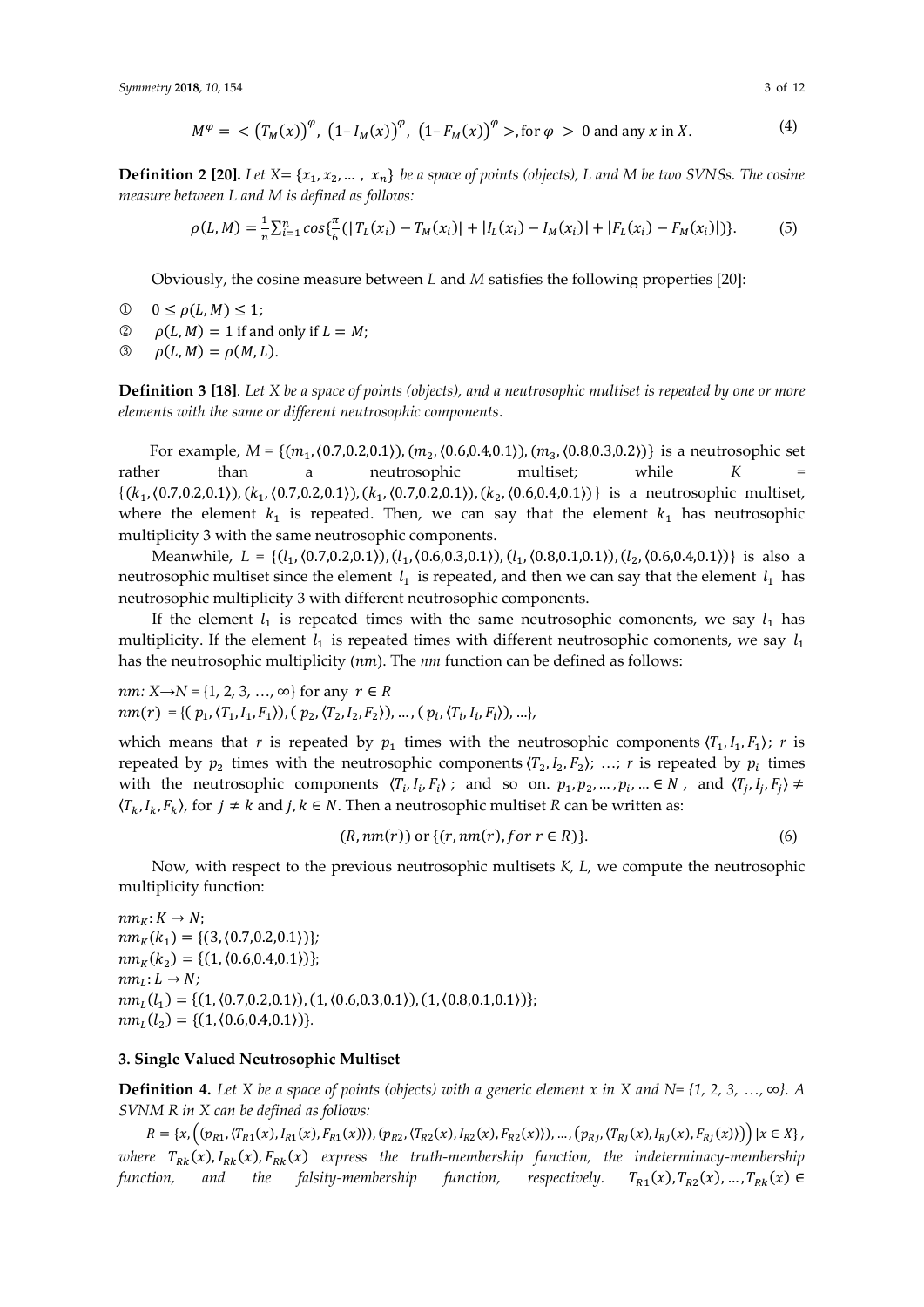$[0,1]$ ,  $I_{R1}(x), I_{R2}(x), \ldots, I_{Rk}(x) \in [0,1], \quad F_{R1}(x), F_{R2}(x), \ldots, F_{Rk}(x) \in [0,1]$  and  $0 \le T_{Rk}(x) + I_{Rk}(x) + I_{Rk}(x)$  $F_{Rk}(x) \leq 3$ , for  $k = 1, 2, ..., j$ ,  $j \in N$ ,  $p_{R1}, p_{R2}, ..., p_{Rj} \in N$  and  $p_{R1} + p_{R2} + ... + p_{Rj} \geq 2$ .

For convenience, a SVNM *R* can be denoted by the following simplified form:

$$
R = \{x, (p_{Rk}, (T_{Rk}(x), I_{Rk}(x), F_{Rk}(x))) | x \in X\}, \quad \text{for } k = 1, 2, ..., j.
$$

For example, with a universal set  $X = \{x_1, x_2\}$ , a SVNM R is given as:

$$
R = \{ (x_1, (2, (0.6, 0.2, 0.1)), (1, (0.8, 0.2, 0.2))) , (x_2, (1, (0.7, 0.3, 0.1)), (2, (0.7, 0.2, 0.3))) \}.
$$

Then

$$
nm_R(x_1) = \{ (2, (0.6, 0.2, 0.1)), (1, (0.8, 0.2, 0.2)) \};
$$
  

$$
nm_R(x_2) = \{ (1, (0.7, 0.3, 0.1)), (2, (0.7, 0.2, 0.3)) \}.
$$

**Definition 5.** *Let X be a space of points (objects) with a generic element x in X, M and L be two SVNMs,*

$$
M = \{x, (p_{Mk}, \langle T_{Mk}(x), I_{Mk}(x), F_{Mk}(x) \rangle) | x \in X\}, \text{for } k = 1, 2, \dots \text{,}
$$
\n
$$
L = \{x, (p_{Lk}, \langle T_{Lk}(x), I_{Lk}(x), F_{Lk}(x) \rangle) | x \in X\}, \text{for } k = 1, 2, \dots \text{,}
$$

Then the relations of them are given as follows:

- $\mathcal{D}$   $M = L$ , if and only if  $p_{Mk} = p_{Lk}$ ,  $T_{Mk}(x) = T_{Lk}(x)$ ,  $I_{Mk}(x) = I_{Lk}(x)$ ,  $F_{Mk}(x) = F_{Lk}(x)$ , for  $k =$  $1, 2, \ldots, j;$
- $\mathcal{Q}$  *M*  $\cup$  *L* = { $x$ ,  $((p_{Mk} \vee p_{Lk}), (T_{Mk}(x) \vee T_{Lk}(x), I_{Mk}(x) \wedge I_{Lk}(x), F_{Mk}(x) \wedge F_{Lk}(x)))|x \in X$  for  $k =$ 1, 2, … ,*;*
- ①  $M \cap L = \{x, ((p_{Mk} \land p_{Lk}), (T_{Mk}(x) \land T_{Lk}(x), I_{Mk}(x) \lor I_{Lk}(x), F_{Mk}(x) \lor F_{Lk}(x)) ) | x \in X\}, for k =$ 1, 2, … ,*.*

For convenience, we can use  $r = ((p_{r1}, \langle T_{r1}(x), F_{r1}(x), F_{r1}(x), P_{r2}(x), F_{r2}(x), F_{r2}(x), F_{r2}(x), F_{r3}(x), F_{r4}(x), F_{r5}(x), F_{r6}(x), F_{r7}(x), F_{r8}(x), F_{r9}(x), F_{r1}(x), F_{r1}(x), F_{r1}(x), F_{r1}(x), F_{r2}(x), F_{r4}(x), F_{r5}(x), F_{r6}(x), F_{r7}(x), F_{r8}(x), F_{r9}(x), F_{r1}(x),$ to express a basic element in a SVNM *R* and call *r* a single valued neutrosophic multiset element (SVNME).

For example, with a universal set  $X = \{x_1, x_2\}$ , then two SVNMs M and L are given as:

$$
M = \{ (x_1, (2, (0.6, 0.2, 0.1)), (1, (0.4, 0.1, 0.2))), (x_2, (1, (0.7, 0.3, 0.1)) ) \};
$$
  
\n
$$
L = \{ (x_1, (1, (0.6, 0.2, 0.1)), (1, (0.8, 0.2, 0.1))), (x_2, (1, (0.9, 0.3, 0.1)) ) \};
$$
  
\n
$$
M \cup L = \{ (x_1, (2, (0.6, 0.2, 0.1)), (1, (0.4, 0.1, 0.2)), (1, (0.8, 0.2, 0.1)) ) , (x_2, (1, (0.7, 0.3, 0.1)), (1, (0.9, 0.3, 0.1)) ) \}
$$
  
\n
$$
M \cap L = \{ x_1, (1, (0.6, 0.2, 0.1)) \}.
$$

**Definition 6.** *Let X be a space of points (objects) with a generic element x in X and M be a SVNM, we can change a SVNM M into a SVNS* ̃ *by using the operational rules of SVNS.*

$$
M = \{x, (p_{Mk}, (T_{Mk}(x), I_{Mk}(x), F_{Mk}(x))) | x \in X\}, for k = 1, 2, ..., j.
$$

*Then*

$$
\widetilde{M} = \{(x, 1 - \prod_{k=1}^{j} (1 - T_{Mk}(x))^{p_{Mk}}, \prod_{k=1}^{j} (I_{Mk}(x))^{p_{Mk}}, \prod_{k=1}^{j} (F_{Mk}(x))^{p_{Mk}} \mid x \in X\}. \tag{7}
$$

#### **Proof.**

Set  $m_1, m_2, ... m_j$  are basic elements in M.

When  $k = 1$ , we can get

 $m_1 = (\langle T_{m1}(x), I_{m1}(x), F_{m1}(x), \langle T_{m1}(x), I_{m1}(x), F_{m1}(x), \dots, \langle T_{m1}(x), I_{m1}(x), F_{m1}(x) \rangle)$ , which has neutrosophic multiplicity  $p_{m1}$ .

According to the operational rules of SVNSs, we can get: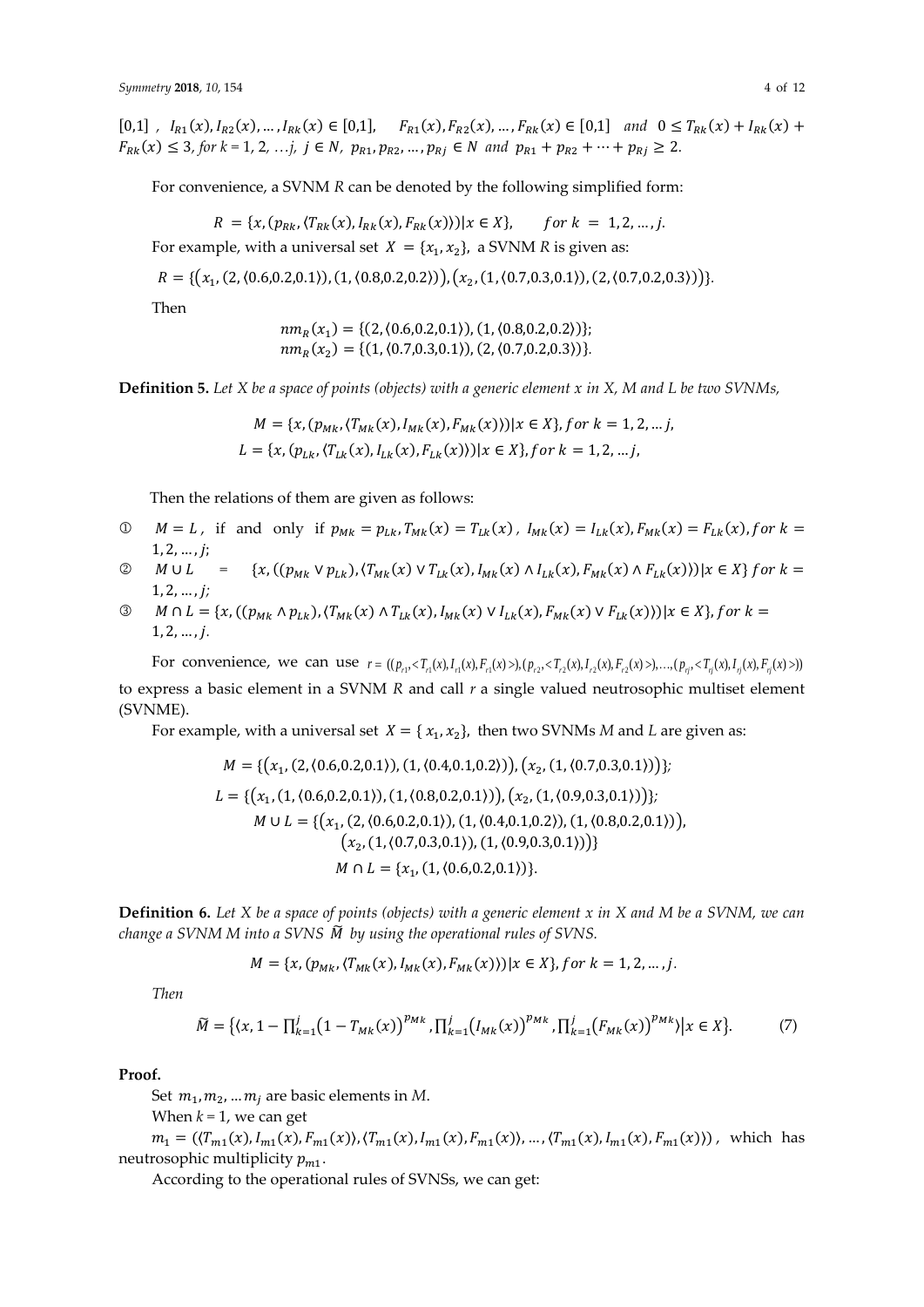$$
+m_1=1-\big(1-T_{m1}(x)\big)^{p_{m1}},\big(I_{m1}(x)\big)^{p_{m1}},\big(F_{m1}(x)\big)^{p_{m1}}.
$$

As the same reason, when  $k = 2$ , we can get

$$
+m_2=1-\big(1-T_{m2}(x)\big)^{p_{m2}},\big(I_{m1}(x)\big)^{p_{m2}},\big(F_{m2}(x)\big)^{p_{m2}}.
$$

Then

$$
m_1 + m_2 = 1 - \left(1 - T_{m1}(x)\right)^{p_{m1}} \left(1 - T_{m2}(x)\right)^{p_{m2}} \left(I_{m1}(x)\right)^{p_{m2}} \left(I_{m2}(x)\right)^{p_{m2}} \left(F_{m2}(x)\right)^{p_{m1}} \left(F_{m2}(x)\right)^{p_{m2}}
$$
\n
$$
= 1 - \prod_{k=1}^{2} \left(1 - T_{mk}(x)\right)^{p_{mk}} \prod_{k=1}^{2} \left(I_{mk}(x)\right)^{p_{mk}} \prod_{k=1}^{2} \left(F_{mk}(x)\right)^{p_{mk}},
$$
\nSuppose when  $k = i$ , the Equation (7) is established, then we can get:

$$
m_1 + m_2 + \dots + m_i = 1 - \prod_{k=1}^{i} (1 - T_{mk}(x))^{pmk}
$$

$$
T_{mk}(x))^{pmk}
$$

$$
\prod_{k=1}^{i} (I_{mk}(x))^{pmk}
$$

$$
\prod_{k=1}^{i} (F_{mk}(x))^{pmk}
$$

Then

$$
m_{1}+m_{2}+\cdots+m_{i}+m_{i+1}
$$
\n
$$
=1-\prod_{k=1}^{i}\left(1-T_{mk}(x)\right)^{p_{mk}}+1-\left(1-T_{m(i+1)}(x)\right)^{p_{m(i+1)}}
$$
\n
$$
-\left(1-\prod_{k=1}^{i}\left(1-T_{mk}(x)\right)^{p_{mk}}\right)\left(1-\left(1-T_{m(i+1)}(x)\right)^{p_{m(i+1)}}\right),
$$
\n
$$
\left(\prod_{k=1}^{i}\left(l_{mk}(x)\right)^{p_{mk}}\right)\left(l_{m(i+1)}(x)\right)^{p_{m(i+1)}},
$$
\n
$$
=1-\prod_{k=1}^{i+1}\left(F_{mk}(x)\right)^{p_{mk}}\right)\left(F_{m(i+1)}(x)\right)^{p_{m(i+1)}}
$$
\n
$$
=1-\prod_{k=1}^{i+1}\left(1-T_{mk}(x)\right)^{p_{mk}}, \prod_{k=1}^{i+1}\left(I_{mk}(x)\right)^{p_{mk}}, \prod_{k=1}^{i+1}\left(F_{mk}(x)\right)^{p_{mk}}.
$$

To sum up, when  $k = i + 1$ , Equation (7) is true, and then according to the mathematical induction, we can get that the aggregation result is also true.  $\Box$ 

**Definition 7.** Let  $X = \{x_1, x_2, ..., x_n\}$  be a universe of discourse, and M and N be two SVNMs, and then the *operational rules of SVNMs are defined as follows:*

$$
M = \{x, (p_{Mk}, (T_{Mk}(x), I_{Mk}(x), F_{Mk}(x))) | x \in X\}, \text{for } k = 1, 2, \ldots\}
$$

$$
N = \{x, (p_{Nk}, (T_{Nk}(x), I_{Nk}(x), F_{Nk}(x))) | x \in X\}, \text{for } k = 1, 2, \ldots j ;
$$

$$
M \oplus N
$$
  
\n
$$
= {(x, 1)
$$
\n
$$
- \prod_{k=1}^{j} (1 - T_{Mk}(x))^{p_{Mk}} \prod_{k=1}^{j} (1
$$
\n
$$
- T_{Nk}(x))^{p_{Nk}} \prod_{k=1}^{j} (I_{Mk}(x))^{p_{Mk}} \prod_{k=1}^{j} (I_{Nk}(x))^{p_{Nk}} \prod_{k=1}^{j} (F_{Mk}(x))^{p_{Mk}} \prod_{k=1}^{j} (F_{Nk}(x))^{p_{Nk}}) |x \in X
$$
\n
$$
M \otimes N = {(x, (1 - \prod_{k=1}^{j} (1 - T_{Mk}(x)))^{p_{Mk}})(1 - \prod_{k=1}^{j} (1 - T_{Nk}(x))^{p_{Nk}}) \prod_{k=1}^{j} (I_{Mk}(x))^{p_{Mk}} + \prod_{k=1}^{j} (I_{Nk}(x))^{p_{Nk}} - \prod_{k=1}^{j} (I_{Mk}(x))^{p_{Mk}} \prod_{k=1}^{j} (I_{Nk}(x))^{p_{Nk}} \prod_{k=1}^{j} (F_{Mk}(x))^{p_{Mk}} + \prod_{k=1}^{j} (F_{Nk}(x))^{p_{Nk}} - \prod_{k=1}^{j} (F_{Mk}(x))^{p_{Mk}} \prod_{k=1}^{j} (F_{Nk}(x))^{p_{Nk}}) |x \in X
$$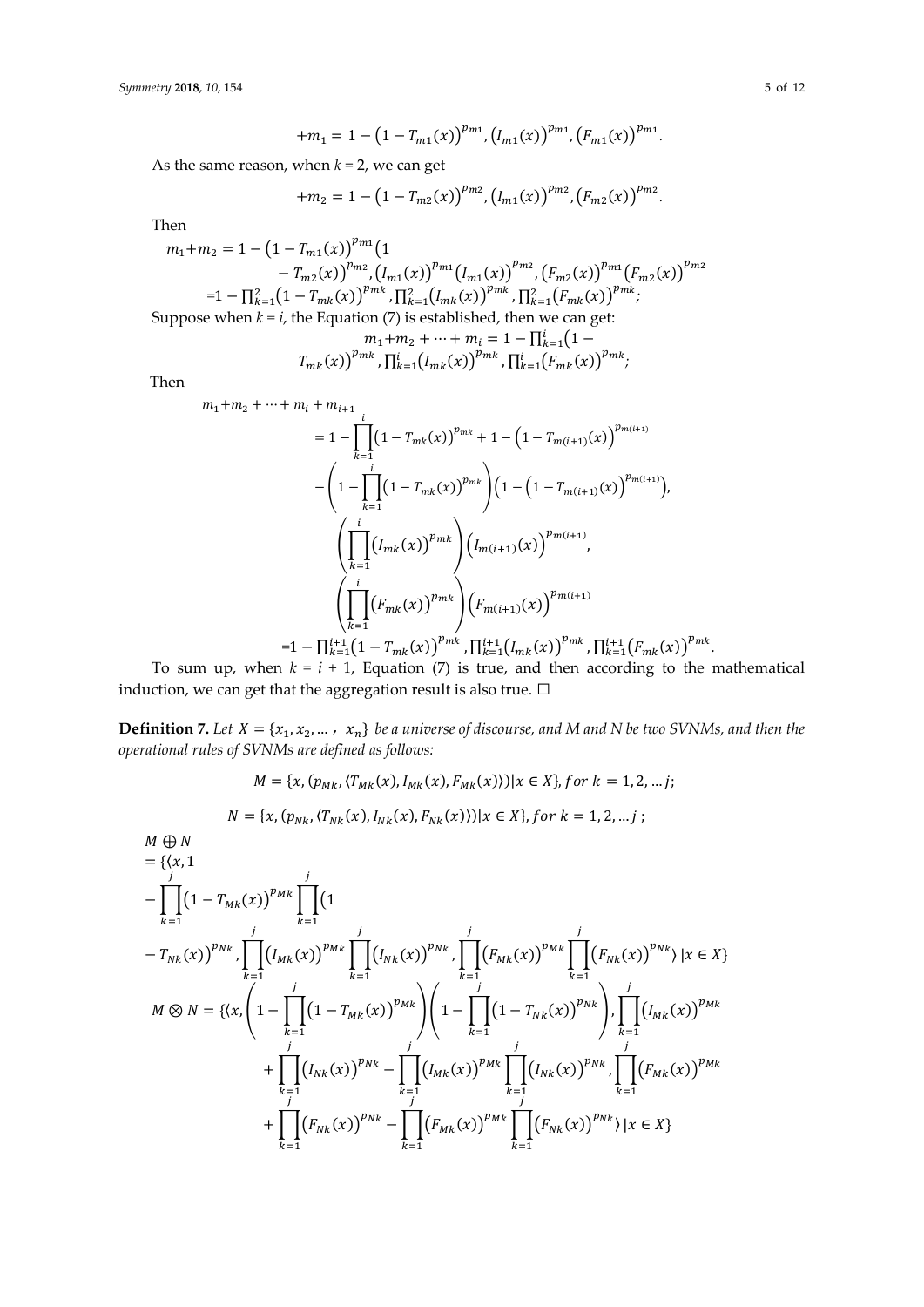$$
\varphi M = \{ \langle x, \left( 1 - \left( \prod_{k=1}^{j} \left( 1 - T_{Mk}(x) \right)^{p_{Mk}} \right)^{\varphi} \right), \left( \prod_{k=1}^{j} \left( I_{Mk}(x) \right)^{p_{Mk}} \right)^{\varphi}, \left( \prod_{k=1}^{j} \left( F_{Nk}(x) \right)^{p_{Nk}} \right)^{\varphi} \} | x \in X \}
$$
  
\n
$$
M^{\varphi} = \{ \langle x, \left( 1 - \prod_{k=1}^{j} \left( 1 - T_{Mk}(x) \right)^{p_{Mk}} \right)^{\varphi}, 1 - \left( 1 - \prod_{k=1}^{j} \left( I_{Mk}(x) \right)^{p_{Mk}} \right)^{\varphi}, 1 - \left( 1 - \prod_{k=1}^{j} \left( F_{Nk}(x) \right)^{p_{Mk}} \right)^{\varphi} \} | x \in X \}
$$

## **4. Cosine Measures of Single-Value Neutrosophic Multisets**

Cosine measures are usually used in science and engineering applications. In this section, we propose a cosine measure of SVNMs and a weighted cosine measure of SVNMs.

**Definition 8.** Let  $X = \{x_1, x_2, \dots, x_n\}$  be a universe of discourse, M and N be two SVNMs,

$$
M =
$$
  
{ $x_i$ ,  $(p_{M1}, \langle T_{M1}(x_i), I_{M1}(x_i), F_{M1}(x_i) \rangle)$ ,  $(p_{M2}, \langle T_{M2}(x_i), I_{M2}(x_i), F_{M2}(x_i) \rangle)$ , ...,  $(p_{Mj}, \langle T_{Mj}(x_i), I_{Mj}(x_i), F_{M2}(x_i), F_{M2}(x_i) \rangle)$ , ...,  $(p_{Mj}, \langle T_{Mj}(x_i), I_{Mj}(x_i), F_{M1}(x_i) \rangle)$ 

 $\overline{N}$ 

 $=\{(x_i,(p_{N1},(T_{N1}(x_i),I_{N1}(x_i),F_{N1}(x_i))),(p_{N2},(T_{N2}(x_i),I_{N2}(x_i),F_{N2}(x_i))),\ldots,(p_{Nj},(T_{Nj}(x_i),I_{Nj}(x_i),F_{Nj}(x_i))]$  $\in X$ 

Then, a cosine measure between two SVNMs *M* and *N* is defined as follows:

$$
\rho(M,N) = \frac{1}{n} \sum_{i=1}^{n} \cos \left\{ \frac{\pi}{6} \left| \prod_{k=1}^{j} (1 - T_{Mk}(x_i))^{p_{Mk}} - \prod_{k=1}^{j} (1 - T_{Nk}(x_i))^{p_{Nk}} \right| + \left| \prod_{k=1}^{j} (I_{Mk}(x_i))^{p_{Mk}} - \prod_{k=1}^{j} (I_{Nk}(x_i))^{p_{Nk}} \right| + \left| \prod_{k=1}^{j} (F_{Mk}(x_i))^{p_{Mk}} - \prod_{k=1}^{j} (F_{Nk}(x_i))^{p_{Nk}} \right| \right\}
$$
\n(8)

**Theorem 1.** *The cosine measure*  $\rho(M, N)$  *between two SVNMs M and N satisfies the following properties:* 

- $\Phi(M, N) = \rho(N, M);$
- $\oslash \quad 0 \leq \rho(M, N) \leq 1;$
- $\mathcal{O}$   $\rho(M, N) = 1$ , if and only if  $M = N$ .

#### **Proof.**

①: For  $\left| \prod_{k=1}^{j} (1 - T_{Mk}(x_i))^{p_{Mk}} - \prod_{k=1}^{j} (1 - T_{Nk}(x_i))^{p_{Nk}} \right| + \left| \prod_{k=1}^{j} (I_{Mk}(x_i))^{p_{Mk}} - \prod_{k=1}^{j} (I_{Nk}(x_i))^{p_{Nk}} \right| +$  $\left|\prod_{k=1}^{j}(F_{Mk}(x_i))^{p_{Mk}} - \prod_{k=1}^{j}(F_{Nk}(x_i))^{p_{Nk}}\right| = \left|\prod_{k=1}^{j}(1-T_{Nk}(x_i))^{p_{Nk}} - \prod_{k=1}^{j}(1-T_{Mk}(x_i))^{p_{Mk}}\right| +$  $\left| \prod_{k=1}^{j} (I_{Nk}(x_i))^{p_{Nk}} - \prod_{k=1}^{j} (I_{Mk}(x_i))^{p_{Mk}} \right| + \left| \prod_{k=1}^{j} (F_{Nk}(x_i))^{p_{Nk}} - \prod_{k=1}^{j} (F_{Mk}(x_i))^{p_{Mk}} \right|$ , so we can get  $\rho(M, N) = \rho(N, M)$ .

②: For  $0 \le T_{Mk}(x_i) \le 1, 0 \le I_{Mk}(x_i) \le 1, 0 \le F_{Mk}(x_i) \le 1, 0 \le T_{Nk}(x_i) \le 1, 0 \le I_{Nk}(x_i) \le 1, 0 \le I_{Mk}(x_i) \le 1$  $F_{Nk}(x_i) \leq 1;$ 

Then, we can get

$$
0 \le 1 - T_{Mk}(x_i) \le 1 \text{ and } 0 \le 1 - T_{Nk}(x_i) \le 1;
$$
  

$$
0 \le \prod_{k=1}^{j} (1 - T_{Mk}(x_i))^{p_{Mk}} \le 1 \text{ and } 0 \le \prod_{k=1}^{j} (1 - T_{Nk}(x_i))^{p_{Nk}} \le 1;
$$

So,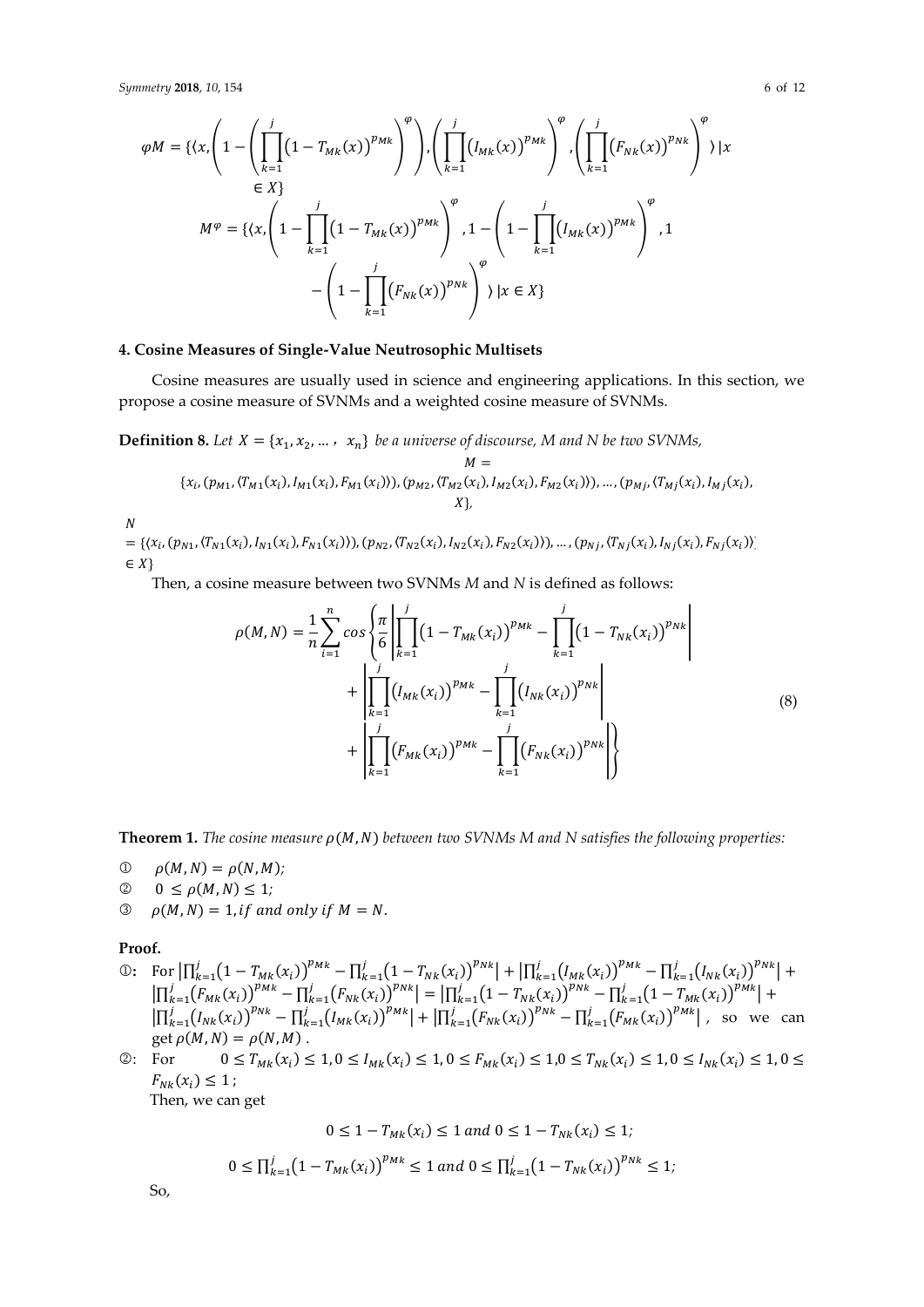$$
0 \leq \left| \prod_{k=1}^{j} \left( 1 - T_{Mk}(x_i) \right)^{p_{Mk}} - \prod_{k=1}^{j} \left( 1 - T_{Nk}(x_i) \right)^{p_{Nk}} \right| \leq 1.
$$

 $\Box$ 

For the same reason, we can get

$$
0 \le \left| \prod_{k=1}^{j} (I_{Mk}(x_i))^{p_{Mk}} - \prod_{k=1}^{j} (I_{Nk}(x_i))^{p_{Nk}} \right| \le 1 \text{ and } 0
$$
  

$$
\le \left| \prod_{k=1}^{j} (F_{Mk}(x_i))^{p_{Mk}} - \prod_{k=1}^{j} (F_{Nk}(x_i))^{p_{Nk}} \right| \le 1
$$

Above all, we can get  $0 \le |\prod_{k=1}^{j} (1 - T_{Mk}(x_i))^{p_{Mk}} - \prod_{k=1}^{j} (1 - T_{Nk}(x_i))^{p_{Nk}}| +$ <br>  $|\prod_{k=1}^{j} (I_{Mk}(x_i))^{p_{Mk}} - \prod_{k=1}^{j} (I_{Mk}(x_i))^{p_{Mk}}| + |\prod_{k=1}^{j} (F_{Mk}(x_i))^{p_{Mk}} - \prod_{k=1}^{j} (F_{Nk}(x_i))^{p_{Nk}}| \le 3$  and  $0 \le$  $\sum_{i=1}^{n} \cos \left\{ \frac{\pi}{6} \left| \prod_{k=1}^{j} (1 - T_{Mk}(x_i)) \right|^{p_{Mk}} - \prod_{k=1}^{j} (1 - T_{Nk}(x_i)) \right\}^{p_{Nk}} \right| + \left| \prod_{k=1}^{N} (I_{Mk}(x_i)) \right|^{p_{Mk}} \left|\prod_{k=1}^{j} (I_{Nk}(x_i))^{p_{Nk}}\right| + \left|\prod_{k=1}^{j} (F_{Mk}(x_i))^{p_{Mk}} - \prod_{k=1}^{j} (F_{Nk}(x_i))^{p_{Nk}}\right|\right| \leq 1;$  $\rho(M,N) = \frac{1}{n} \sum_{i=1}^{n} \cos \left\{ \frac{\pi}{6} \left| \prod_{i=1}^{j} (1 - T_{Mk}(x_i))^{p_{Mk}} - \prod_{i=1}^{j} (1 - T_{Nk}(x_i))^{p_{Nk}} \right| \right\}$ +  $\left| \prod_{i=1}^{j} (I_{Mk}(x_i))^{p_{Mk}} - \prod_{i=1}^{j} (I_{Nk}(x_i))^{p_{Nk}} \right|$ +  $\left| \prod_{i=1}^{j} (F_{Mk}(x_i))^{p_{Mk}} - \prod_{i=1}^{j} (F_{Nk}(x_i))^{p_{Nk}} \right|$  $= \frac{1}{n} \left( cos \left\{ \frac{\pi}{6} \right\} \left| \prod_{k=1}^{j} \left(1 - T_{Mk}(x_1) \right)^{p_{Mk}} - \prod_{k=1}^{j} \left(1 - T_{Nk}(x_1) \right)^{p_{Nk}} \right|$ +  $\left| \prod_{k=1}^{n} (I_{Mk}(x_1))^{p_{Mk}} - \prod_{k=1}^{n} (I_{Nk}(x_1))^{p_{Nk}} \right|$ +  $\left| \prod_{k=1}^{j} (F_{Mk}(x_1))^{p_{Mk}} - \prod_{k=1}^{j} (F_{Nk}(x_1))^{p_{Nk}} \right| \bigg\rangle$  $+ \cos \left\{ \frac{\pi}{6} \right\} \left[ \prod_{k=1}^{J} (1 - T_{Mk}(x_2))^{p_{Mk}} - \prod_{k=1}^{J} (1 - T_{Nk}(x_2))^{p_{Nk}} \right]$ +  $\left| \prod_{k=1}^{n} (I_{Mk}(x_2))^{p_{Mk}} - \prod_{k=1}^{n} (I_{Nk}(x_2))^{p_{Nk}} \right|$ +  $\left| \prod_{k=1}^{N} (F_{Mk}(x_2))^{p_{Mk}} - \prod_{k=1}^{N} (F_{Nk}(x_2))^{p_{Nk}} \right| \Bigg) \Bigg\} + \cdots$  $+ \cos \left\{ \frac{\pi}{6} \right\} \left[ \prod_{k=1}^{J} (1 - T_{Mk}(x_n))^{p_{Mk}} - \prod_{k=1}^{J} (1 - T_{Nk}(x_n))^{p_{Nk}} \right]$ +  $\left| \prod_{n=1}^{N} (I_{Mk}(x_n))^{p_{Mk}} - \prod_{n=1}^{N} (I_{Nk}(x_n))^{p_{Nk}} \right|$ +  $\left|\prod_{i=1}^{j} (F_{Mk}(x_n))^{p_{Mk}} - \prod_{i=1}^{j} (F_{Nk}(x_n))^{p_{Nk}}\right|\right\rangle\right\rangle$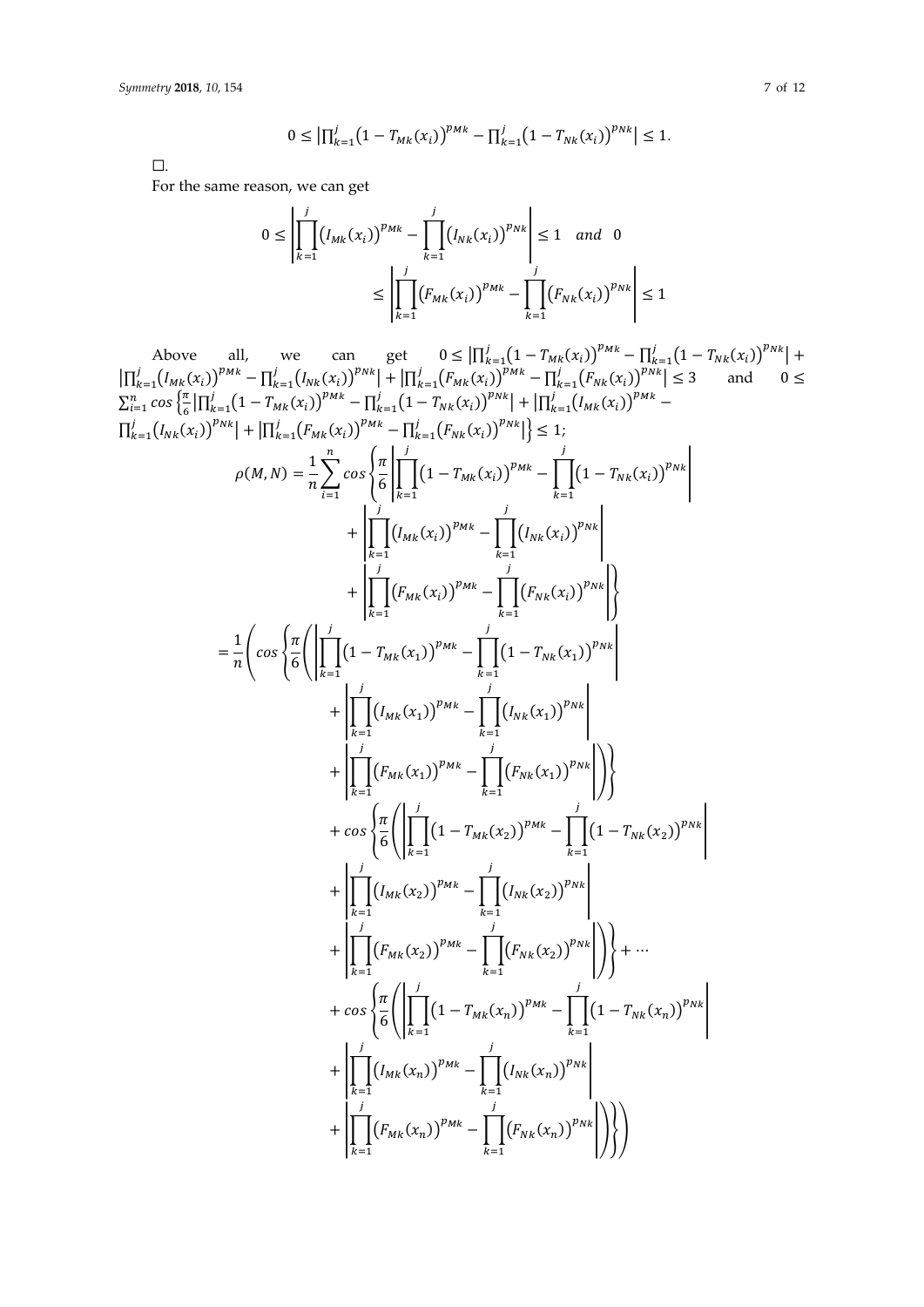Let  $\cos\left\{\frac{\pi}{6}\right\}$  $\frac{\pi}{6} \big( \big| \prod_{k=1}^{j} (1 - T_{Mk}(x_i))^{p_{Mk}} - \prod_{k=1}^{j} (1 - T_{Nk}(x_i))^{p_{Nk}} \big| + \big| \prod_{k=1}^{j} (I_{Mk}(x_i))^{p_{Mk}} \prod_{k=1}^{j} (I_{Nk}(x_i))^{p_{Nk}} + |\prod_{k=1}^{j} (F_{Mk}(x_i))^{p_{Mk}} - \prod_{k=1}^{j} (F_{Nk}(x_i))^{p_{Nk}}|) \bigg\} = a_i$  (*i* = 1,2, ... *n*), then  $\rho(M, N) =$ 1  $\frac{1}{n}$ { $a_1$  +  $a_2$  + … +  $a_n$ }.

According to  $0 \leq \cos \left( \frac{\pi}{6} \left( \left| \prod_{k=1}^{j} (1 - T_{Mk}(x_i)) \right|^{p_{Mk}} - \prod_{k=1}^{j} (1 - T_{Nk}(x_i)) \right|^{p_{Nk}} \right) + \left| \prod_{k=1}^{j} (I_{Mk}(x_i)) \right|^{p_{Mk}} -$ 6  $\prod_{k=1}^{j} (I_{Nk}(x_i))^{p_{Nk}} + |\prod_{k=1}^{j} (F_{Mk}(x_i))^{p_{Mk}} - \prod_{k=1}^{j} (F_{Nk}(x_i))^{p_{Nk}}| \big) = a_i \le 1$ , we can obtain  $0 \le a_1 + a_2 + \dots$  $\cdots + a_n \leq n$  and  $0 \leq \frac{1}{n}$  $\frac{1}{n}(a_1 + a_2 + \dots + a_n) \le 1$ , so we can get  $0 \le \rho(M, N) \le 1$ .

3: If M = N then  $T_{Mk}(x_i) = T_{Nk}(x_i)$ ,  $I_{Mk}(x_i) = I_{Nk}(x_i)$ , and  $F_{Mk}(x_i) = F_{Nk}(x_i)$  for any  $x_i \in X$  and  $i =$ 1,2, ... *n*, so we can get  $\rho(M, N) = 1$ , if and only if  $M = N$ .

Now, we consider different weights for each element  $x_i$  ( $i = 1,2,..., n$ ) in *X*. Then, let  $w =$  $(w_1, w_2, ..., w_n)^T$  be the weight vector of each element  $x_i$  ( $i = 1, 2, ..., n$ ) with  $w_i \in [0,1]$ , and  $\sum_{i=1}^n w_i =$ 1. Hence, we further extend the cosine measure of Equation (8) to the following weighted cosine measure of SVNM:

$$
\rho_{w}(M,N) = \sum_{i=1}^{n} w_{i} \cos \left\{ \frac{\pi}{6} \left( \left| \prod_{k=1}^{j} (1 - T_{Mk}(x_{i}))^{p_{Mk}} - \prod_{k=1}^{j} (1 - T_{Nk}(x_{i}))^{p_{Nk}} \right| + \left| \prod_{k=1}^{j} (I_{Mk}(x_{i}))^{p_{Mk}} - \prod_{k=1}^{j} (I_{Nk}(x_{i}))^{p_{Nk}} \right| + \left| \prod_{k=1}^{j} (F_{Mk}(x_{i}))^{p_{Mk}} - \prod_{k=1}^{j} (F_{Nk}(x_{i}))^{p_{Nk}} \right| \right) \right\}
$$
\n(9)

**Theorem 2.** *The cosine measure*  $\rho_w(M, N)$  *between two SVNMs M and N satisfies the following properties:* 

- $\mathbb{D}$   $\rho_w(M, N) = \rho_w(N, M);$
- $0 \leq \rho_w(M, N) \leq 1;$
- $\mathcal{O}$   $\rho_w(M, N) = 1$ , if and only if  $M = N$ .

The proof of Theorem 2 is similar to that of the Theorem 1, so we omitted it here.

## **5. Cosine Measure of SVNM for Multiple Attribute Decision-Making**

In this section, we use the weighted cosine measure of SVNM to deal with the multiple attribute decision-making problems with SVNM information.

Let  $G = \{g_1, g_2, ..., g_m\}$  as a set of alternatives and  $X = \{x_1, x_2, ..., x_n\}$  as a set of attributes, then they can be established in a decision-making problem. However, sometimes  $x_i$  ( $i = 1, 2, ..., n$ ) may have multiplicity, and then we can use the form of a SVNM to represent the evaluation value.

Let  $g_r = \{x_i, (p_{g_r1}, (T_{g_r1}(x_i), I_{g_r1}(x_i), F_{g_r1}(x_i))), (p_{g_r2}, (T_{g_r2}(x_i), I_{g_r2}(x_i), F_{g_r2}(x_i))), ..., (p_{g_rj}, (T_{g_rj}(x_i), I_{g_rj}(x_i))) | x_i \in G_r\}$  $\{x\}$ , for  $r = 1, 2, \ldots, m$  and  $i = 1, 2, \ldots, n$ . Then we can establish the SVNM decision matrix *D*, which is shown in Table 1.

**Table 1.** The single-valued neutrosophic multiset (SVNM) decision matrix *D.*

|         | $x_1$                                                                                                                                                                   |  |
|---------|-------------------------------------------------------------------------------------------------------------------------------------------------------------------------|--|
| $g_1$   | $x_1,(p_{g_1 1}, \langle T_{g_1 1}(x_1), I_{g_1 1}(x_1), F_{g_1 1}(x_1) \rangle), \ldots, (p_{g_1 j}, \langle T_{g_1 j}(x_1), I_{g_1 j}(x_1), F_{g_1 j}(x_1) \rangle)$  |  |
| $g_{2}$ | $x_1,(p_{g_2 1}, \langle T_{g_2 1}(x_1), I_{g_2 1}(x_1), F_{g_2 1}(x_1) \rangle), \ldots, (p_{g_2 j}, \langle T_{g_2 j}(x_1), I_{g_2 j}(x_1), F_{g_2 j}(x_1) \rangle)$  |  |
|         |                                                                                                                                                                         |  |
| $g_m$   | $x_1,(p_{g_m 1}, \langle T_{g_m 1}(x_1), I_{g_m 1}(x_1), F_{g_m 1}(x_1) \rangle), \ldots, (p_{g_m j}, \langle T_{g_m j}(x_1), I_{g_m j}(x_1), F_{g_m j}(x_1) \rangle)$  |  |
|         |                                                                                                                                                                         |  |
|         | $x_n, (p_{g_1 1}, \langle T_{g_1 1}(x_n), I_{g_1 1}(x_n), F_{g_1 1}(x_n) \rangle), \ldots, (p_{g_1 j}, \langle T_{g_1 j}(x_n), I_{g_1 j}(x_n), F_{g_1 j}(x_n) \rangle)$ |  |
|         | $x_n, (p_{g_2 1}, \langle T_{g_2 1}(x_n), I_{g_2 1}(x_n), F_{g_2 1}(x_n) \rangle), \dots, (p_{g_2 j}, \langle T_{g_2 j}(x_n), I_{g_2 j}(x_n), F_{g_2 j}(x_n) \rangle)$  |  |
|         |                                                                                                                                                                         |  |
|         | $x_n, (p_{g_m 1}, \langle T_{g_m 1}(x_n), I_{g_m 1}(x_n), F_{g_m 1}(x_n) \rangle), \dots, (p_{g_m j}, \langle T_{g_m j}(x_n), I_{g_m j}(x_n), F_{g_m j}(x_n) \rangle)$  |  |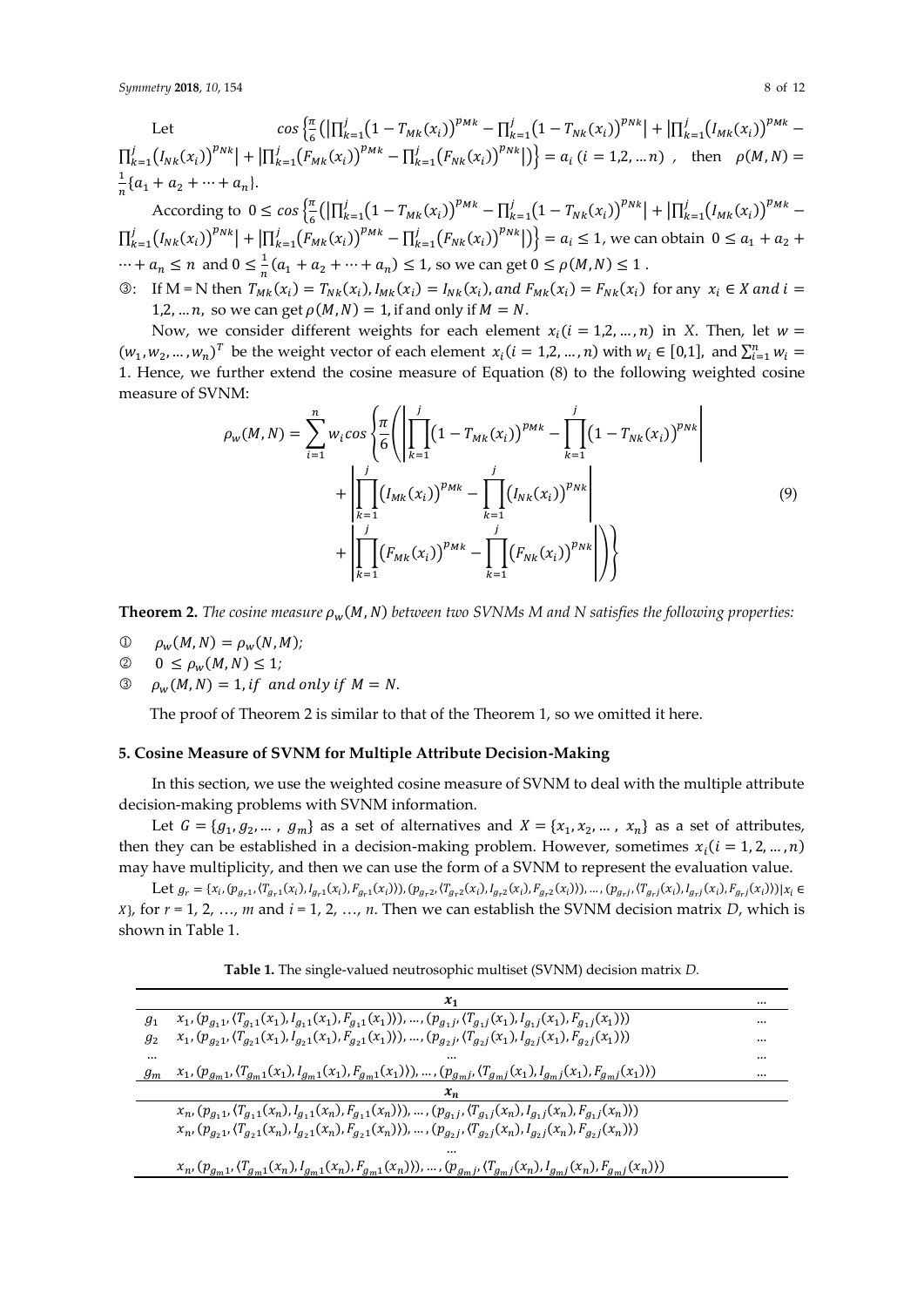Step 1: By using Equation (7), we change the SVNM decision matrix *D* into SVNS decision matrix  $\tilde{D}$ , which is shown in Table 2.

| $\tilde{g}_1 \quad \  \  \langle x_1, 1-\prod_{k=1}\left(1-T_{g_1k}(x_1)\right)^{p_{g_1k}}, \prod_{k=1}\left(I_{g_1k}(x_1)\right)^{p_{g_1k}}, \prod_{k=1}\left(F_{g_1k}(x_1)\right)^{p_{g_1k}}\rangle$         |  |
|----------------------------------------------------------------------------------------------------------------------------------------------------------------------------------------------------------------|--|
| $\tilde{g}_2(x_1, 1 - \prod (1 - T_{g_2k}(x_1))^{p_{g_2k}}$ , $\prod (I_{g_2k}(x_1))^{p_{g_2k}}$ , $\prod (F_{g_2k}(x_1))^{p_{g_2k}}$                                                                          |  |
|                                                                                                                                                                                                                |  |
| $\tilde{g}_m \ \langle x_1, 1-\prod_{m=1}^{n}\Big(1-T_{g_{m}k}(x_1)\Big)^{p_{g_{m}k}}, \prod_{m=1}^{n}\Big(I_{g_{m}k}(x_1)\Big)^{p_{g_{m}k}}, \prod_{m=1}^{n}\Big(F_{g_{m}k}(x_1)\Big)^{p_{g_{m}k}}\rangle$    |  |
| $x_n$                                                                                                                                                                                                          |  |
| $\langle x_n, 1-\prod_{k=1}\left(1-T_{g_1k}(x_n)\right)^{p_{g_1k}}, \prod_{k=1}\left(I_{g_1k}(x_n)\right)^{p_{g_1k}}, \prod_{k=1}\left(F_{g_1k}(x_n)\right)^{p_{g_1k}}\rangle$                                 |  |
| $\langle x_n,1-\prod\left(1-T_{g_{2}k}(x_n)\right)^{p_{g_{2}k}},\prod\left(I_{g_{2}k}(x_n)\right)^{p_{g_{2}k}},\prod\left(F_{g_{2}k}(x_n)\right)^{p_{g_{2}k}}\rangle$                                          |  |
| $\langle x_n, 1-\prod_{m}^{\prime}\left(1-T_{g_{m}k}(x_n)\right)^{p_{g_{m}k}}, \prod_{m}^{\prime}\left(\int_{g_{m}k}(x_n)\right)^{p_{g_{m}k}}, \prod_{m}^{\prime}\left(\int_{g_{m}k}(x_n)\right)^{p_{g_{m}k}}$ |  |

Table 2. The single-valued neutrosophic set (SVNS) decision matrix  $\tilde{D}$ .

Step 2: Setting  $T_{g^*}(x_i)$  is the maximum truth value in each column  $x_i$  of the decision matrix  $\widetilde{D}_i$ ,  $I_{g^*}(x_i)$  and  $F_{g^*}(x_i)$  are the minimum indeterminate and falsity values in each column  $x_i$  of the decision matrix  $\tilde{D}$ , respectively, the ideal solution can be determined as  $x_i^*$ .

 $x_i^* = \langle T_{g^*}(x_i), I_{g^*}(x_i), F_{g^*}(x_i) \rangle$ , for  $i = 1, 2, ..., n$ .

So, we can get the ideal alternative  $g^* = \{x_1^*, x_2^*, ..., x_n^*\}$ .

Step 3: When the weight vector of attributes for the different importance of each attribute  $x_i$  ( $i =$ 1, 2, ..., *n*) is given by  $w = (w_{1,}w_{2,}..., w_{n})^{T}$  with  $w_{i} \ge 0$  and  $\sum_{i=1}^{n} w_{i} = 1$ , then we utilize the weighted cosine measure to deal with multiple attribute decision-making problems with SVNM information. The weighted cosine measure between an alternative  $\tilde{g}_r(r = 1, 2, ..., m)$  and the ideal alternative  $g^*$  can be calculated by using the following formula:

$$
\rho_w(g_r, g^*) = \rho_w(\tilde{g}_r, g^*)
$$
  
= 
$$
\sum_{i=1}^n w_i \cos \left\{ \frac{\pi}{6} \left( |T_{\tilde{g}_r}(x_i) - T_{g^*}(x_i)| + |I_{\tilde{g}_r}(x_i) - I_{g^*}(x_i)| \right) + |F_{\tilde{g}_r}(x_i) - F_{g^*}(x_i)| \right\}.
$$
 (10)

Step 4: According to the values of  $\rho_w(\tilde{g}_r, g^*)$  for  $r = 1, 2, ..., m$ , we rank the alternatives and select the best one.

Step 5: End.

The formalization of the steps is illustrated in Figure 1.



**Figure 1.** Flowchart of the decision steps.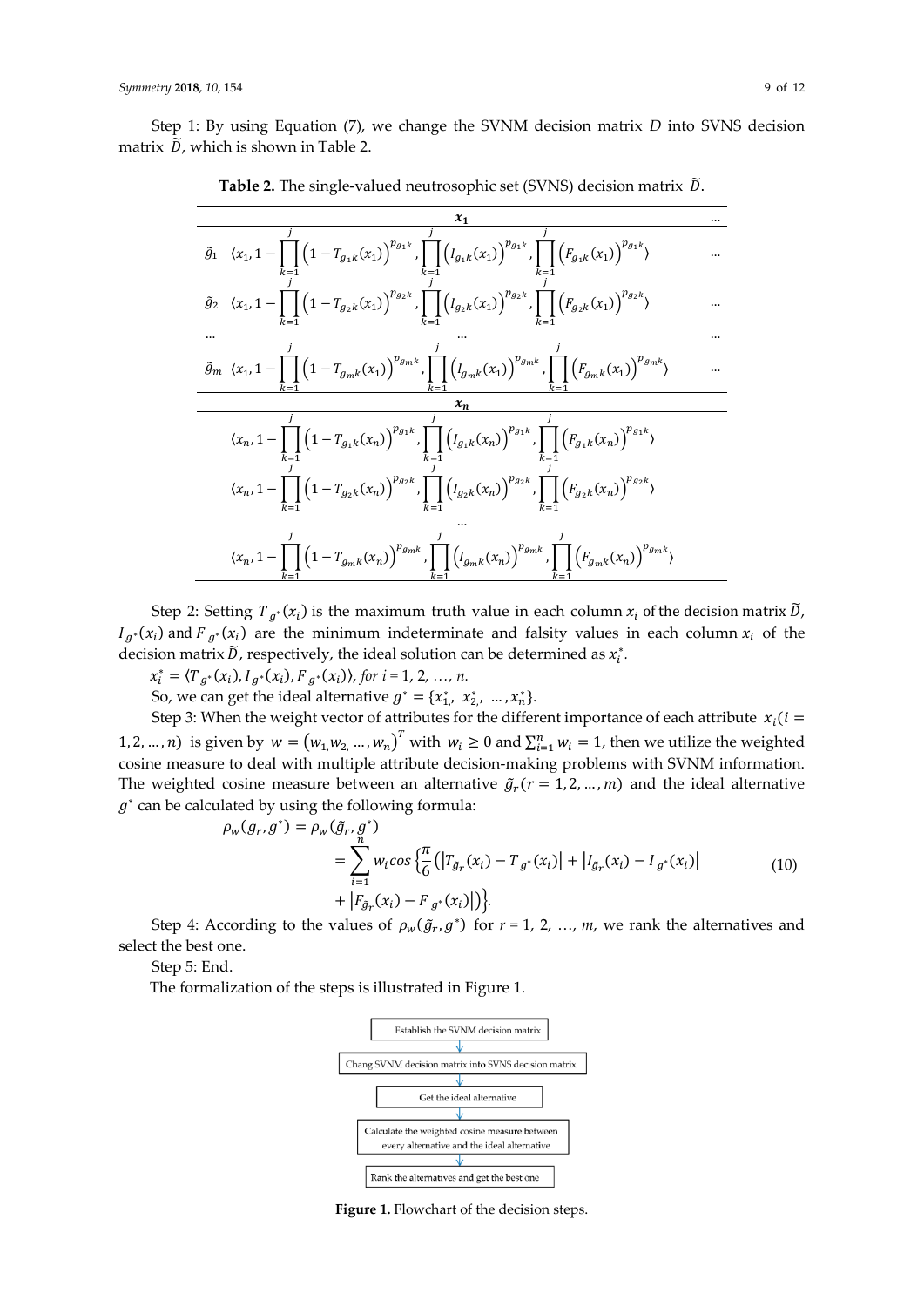## **6. Numerical Example and Comparative Analysis**

#### *6.1. Numerical Example*

Now, we utilize a practical example for the decision-making problem adapted from the literature [21] to demonstrate the applications of the proposed method under a SVNM environment. Now, one customer wants to buy a car, he selects four types of cars and evaluates them according to four attributes. Then, we build a decision model. There are four possible alternatives  $(g_1, g_2, g_3, g_4)$ to be considered. The decision should be taken according to four attributes: fuel economy  $(x_1)$ , price  $(x_2)$ , comfort  $(x_3)$ , and safety  $(x_4)$ . The weight vector of these four attributes is given by  $w =$  $(0.5, 0.25, 0.125, 0.125)^T$ . Then, the customer tests the four cars on the road with less obstacles and on the road with more obstacles, respectively, and after testing, some attributes may have two different evaluated values or the same value. So, the customer evaluates the four cars (alternatives) under the four attributes by the form of SVNMs.

Step 1: Establish the SVNM decision matrix *D* provided by the customer, which is given as the following SVNM decision matrix *D* in Table 3.

**Table 3.** The SVNM decision matrix *D*.

|         | $\mathcal{A}$ 1                                                  | <b>A</b> <sub>2</sub> | $\mathcal{L}_2$                                                          | $\lambda_4$                                                              |
|---------|------------------------------------------------------------------|-----------------------|--------------------------------------------------------------------------|--------------------------------------------------------------------------|
|         | $(1, (0.5, 0.7, 0.2)), (1, (0.7, 0.3, 0.6), 1, (0.4, 0.4, 0.5))$ |                       | $(1, \langle 0.7, 0.7, 0.5 \rangle), (1, \langle 0.8, 0.7, 0.6 \rangle)$ | $(1, \langle 0.1, 0.5, 0.7 \rangle), (1, \langle 0.5, 0.2, 0.8 \rangle)$ |
|         | $(1, (0.9, 0.7, 0.5)), (1, (0.7, 0.7, 0.1), 1, (0.7, 0.6, 0.8))$ |                       | $2. \langle 0.9.0.4.0.6 \rangle$                                         | $(1, \langle 0.5, 0.2, 0.7 \rangle, (1, \langle 0.5, 0.1, 0.9 \rangle))$ |
|         | $(1, (0.3, 0.4, 0.2), (1, (0.6, 0.3, 0.7))$ 1, $(0.2, 0.2, 0.2)$ |                       | $(1, (0.9, 0.5, 0.5), (1, (0.6, 0.5, 0.2))$                              | $(1, \langle 0.7, 0.5, 0.3 \rangle, (1, \langle 0.4, 0.2, 0.2 \rangle))$ |
| $g_4$ ' | $(1, (0.9, 0.7, 0.2), (1, (0.8, 0.6, 0.1))$ 1, $(0.3, 0.5, 0.2)$ |                       | $(1, (0.5, 0.4, 0.5), (1, (0.1, 0.7, 0.2))$                              | 2, (0.4, 0.2, 0.8)                                                       |

Step 2: By using Equation (7), we change the SVNM decision matrix *D* into SVNS decision matrix  $\tilde{D}$ , which is shown in Table 4.

|                    | $\mathcal{X}_1$    | $x_2$           | $x_{3}$            | $x_4$              |
|--------------------|--------------------|-----------------|--------------------|--------------------|
| $\widetilde{g}_1$  | (0.85, 0.21, 0.12) | (0.4, 0.4, 0.5) | (0.94, 0.49, 0.3)  | (0.55, 0.1, 0.56)  |
| ${\widetilde g}_2$ | (0.97, 0.49, 0.05) | (0.7, 0.6, 0.8) | (0.99, 0.16, 0.36) | (0.75, 0.02, 0.63) |
| $\widetilde{g}_3$  | (0.72, 0.12, 0.14) | (0.2, 0.2, 0.2) | (0.96, 0.25, 0.1)  | (0.82, 0.1, 0.06)  |
|                    | (0.98, 0.42, 0.02) | (0.3, 0.5, 0.2) | (0.55, 0.28, 0.1)  | (0.64, 0.04, 0.64) |

**Table 4.** The SVNS decision matrix  $\tilde{D}$ .

Step 3: According to the decision matrix  $\widetilde{D}$ , we can get the ideal alternative  $g^*$ :

$$
g^* = \{ (0.98, 0.12, 0.02) \ (0.7, 0.2, 0.2) \ (0.99, 0.16, 0.1) \ (0.82, 0.02, 0.06) \}. \tag{71}
$$

Step 4: By applying the Equation (10), we can obtain the values of the weighted cosine measure between each alternative and the ideal alternative  $g^*$  as follows:

$$
\rho_w(g_1, g^*) = 0.9535, \qquad \rho_w(g_2, g^*) = 0.9511, \n\rho_w(g_3, g^*) = 0.9813 \text{ and } \rho_w(g_4, g^*) = 9616.
$$
\n(12)

Step 5: According to the above values of weighted cosine measure, we can rank the four alternatives:  $g_3 > g_4 > g_1 > g_2$ . Therefore, the alternative  $g_3$  is the best choice.

This example clearly indicates that the proposed decision-making method based on the weighted cosine measure of SVNMs is relatively simple and easy for dealing with multiple attribute decision-making problems under SVNM environment.

#### *6.2. Comparative Analysis*

In what follows, we compare the proposed method for SVNM with other existing related methods for SVNM; all the results are shown in Table 5.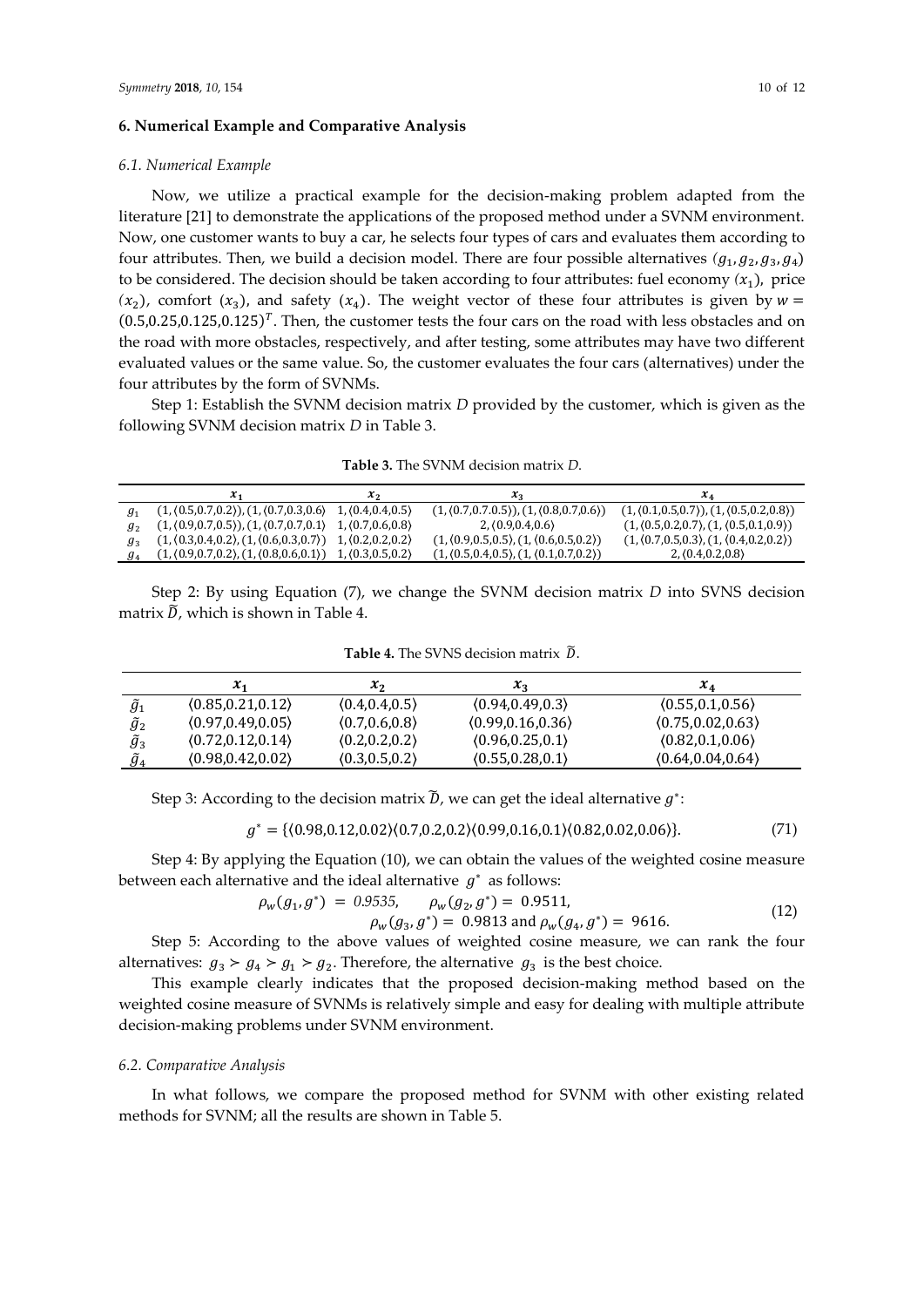| Method                                                    | Result                                                                                                                          | <b>Ranking Order</b>    | The Best Alternative |
|-----------------------------------------------------------|---------------------------------------------------------------------------------------------------------------------------------|-------------------------|----------------------|
| Method 1 based on<br>correlation coefficient<br>in $[11]$ | $\rho_w(g_1, g^*) = 0.9053$ ,<br>$\rho_w(g_2, g^*) = 0.9017$ ,<br>$\rho_w(g_3, g^*) = 0.9516.$<br>$\rho_w(g_4, g^*) = 0.8816.$  | $g_3 > g_1 > g_2 > g_4$ | $g_3$                |
| Method 2 based on<br>similarity in $[16]$                 | $\rho_w(g_1, g^*) = 0.8204,$<br>$\rho_w(q_2, q^*) = 0.8108$ ,<br>$\rho_w(g_3, g^*) = 0.8867$ ,<br>$\rho_w(g_4, g^*) = 0.8358.$  | $g_3 > g_4 > g_2 > g_1$ | $g_3$                |
| Method 3 based on<br>similarity in $[16]$                 | $\rho_w(g_1, g^*) = 0.7898$ ,<br>$\rho_w(q_2, q^*) = 0.7121$ ,<br>$\rho_w(g_3, g^*) = 0.8125$ ,<br>$\rho_w(g_4, g^*) = 0.7553.$ | $g_3 > g_1 > g_4 > g_2$ | $g_3$                |
| The proposed method                                       | $\rho_w(g_1, g^*) = 0.9535$ ,<br>$\rho_w(g_2, g^*) = 0.9511.$<br>$\rho_w(g_3, g^*) = 0.9813.$<br>$\rho_w(g_4, g^*) = 9616.$     | $g_3 > g_4 > g_1 > g_2$ | $g_3$                |

**Table 5.** The ranking orders by utilizing four different methods.

From Table 5, these four methods have the same best alternative  $g_3$ . Many methods such as similarity measure, correlation coefficient, and cosine measure can all be used in SVNM to handle the multiple attribute decision-making problems and can get the similar results.

The proposed decision-making method can express and handle the multiplicity evaluated data given by decision makers or experts, while various existing neutrosophic decision-making methods cannot deal with these problems.

# **7. Conclusions**

Based on the multiplicity evaluation in some real situations, this paper introduced a SVNM as a subclass of NM to express the multiplicity information and the operational relations of SVNMs. The SVNM is expressed by its one or more elements, which may have multiplicity. Therefore, SVNM has the desirable advantages and characteristics of expressing and handling the multiplicity problems, while existing neutrosophic sets cannot deal with them.

Then, we proposed the cosine measure of SVNMs and weighted cosine measure of SVNMs and investigated their properties. Based on the weighted cosine measure of SVNMs, the multiple attribute decision-making methods under SVNM environments was proposed, in which the evaluated values were taken the form of SVNMEs. Through the weighed cosine measure between each alternative and the ideal alternative, one can determine the ranking order of all alternatives and can select the best one. Finally, a practical example adapted from the literature [21] about buying cars was presented to demonstrate the effectiveness and practicality of the proposed method in this paper. According to the ranking orders, we can find that the ranking result with weighted cosine measures is agreement with the ranking results in literature [21]. Then, the proposed method is suitable for actual applications in multiple attribute decision-making problems with single-value neutrosophic multiplicity information.

In the future, we shall extend SVNMs to interval neutrosophic multisets and develop the application of interval neutrosophic multisets for handling the decision-making methods or other domains.

**Author Contributions:** C.F. originally proposed the LNNNWBM and LNNNWGBM operators and investigated their properties; J.Y. and E.F. provided the calculation and comparative analysis; all authors wrote the paper together.